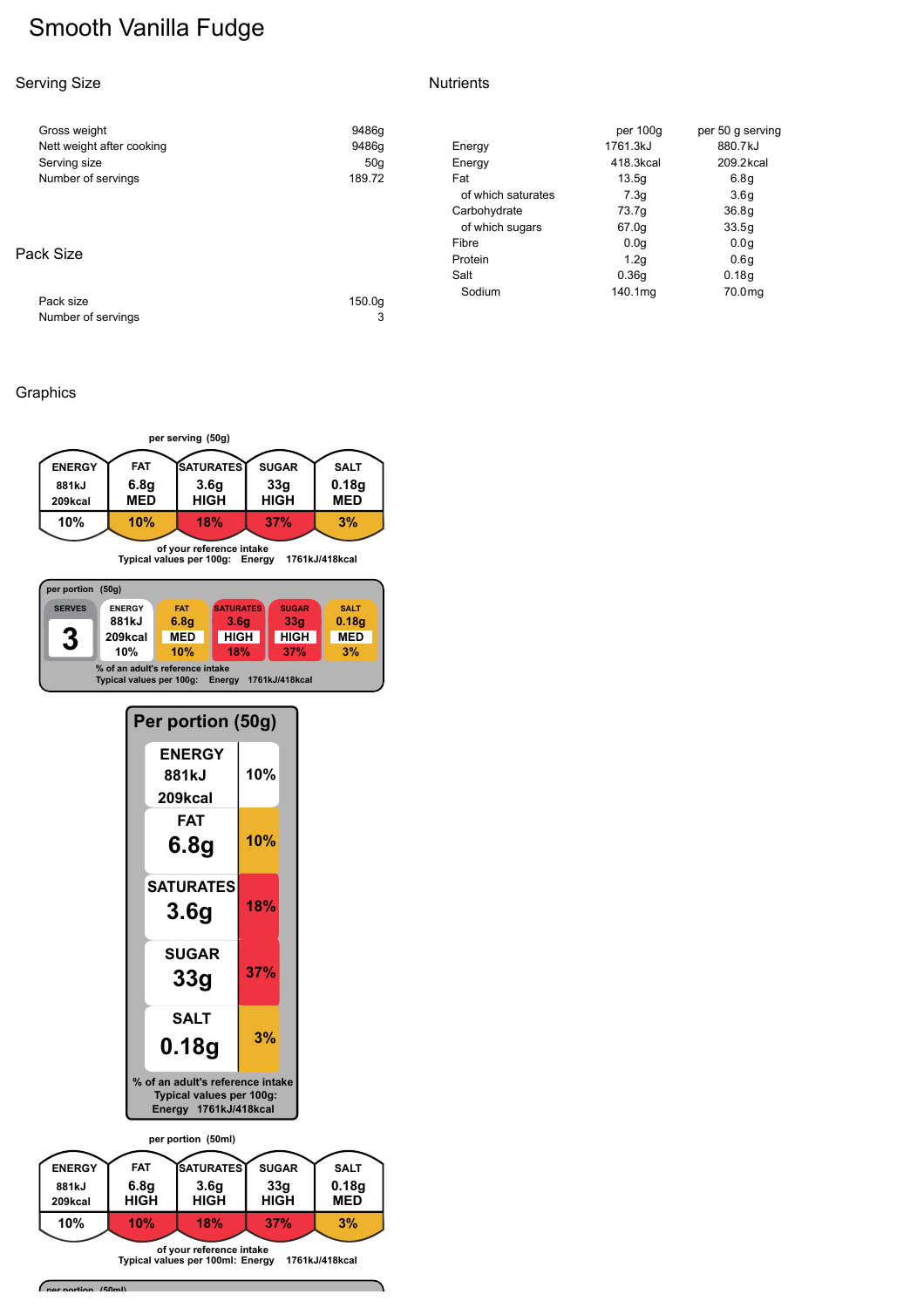

| Per portion (50ml)                                                                    |     |  |  |  |  |
|---------------------------------------------------------------------------------------|-----|--|--|--|--|
| <b>ENERGY</b><br>881kJ<br>209kcal                                                     | 10% |  |  |  |  |
| FAT<br>6.8g                                                                           | 10% |  |  |  |  |
| <b>SATURATES</b><br>3.6g                                                              | 18% |  |  |  |  |
| <b>SUGAR</b><br>33g                                                                   | 37% |  |  |  |  |
| <b>SALT</b><br>0.18g                                                                  | 3%  |  |  |  |  |
| % of an adult's reference intake<br>Typical values per 100g:<br>Energy 1761kJ/418kcal |     |  |  |  |  |

| <b>Typical values</b> | per 100 g        | per 50g<br>serving |
|-----------------------|------------------|--------------------|
| Energy                | 1761kJ           | 881kJ              |
|                       | 418kcal          | 209kcal            |
| Fat                   | 14g              | 6.8q               |
| of which saturates    | 7.3 <sub>q</sub> | 3.6q               |
| Carbohydrate          | 74a              | 37 <sub>g</sub>    |
| of which sugars       | 67g              | 33 <sub>g</sub>    |
| Protein               | 1.2q             | 0.6g               |
| Salt                  | 0.36a            | 0.18q              |

| Nutrition Facts<br>3 servings per container<br>Serving size                                                                                                              | 50g            |
|--------------------------------------------------------------------------------------------------------------------------------------------------------------------------|----------------|
| Amount per serving<br><b>Calories</b>                                                                                                                                    | 210            |
|                                                                                                                                                                          | % Daily Value' |
| Total fat 7g                                                                                                                                                             | 10%            |
| 3.5 <sub>q</sub><br>Saturated Fat                                                                                                                                        | 18%            |
| 0g<br>Trans Fat                                                                                                                                                          |                |
| Cholesterol<br>5 <sub>mg</sub>                                                                                                                                           | 2%             |
| 70 <sub>mg</sub><br>Sodium                                                                                                                                               | 3%             |
| <b>Total Carbohydrate</b><br>37 <sub>g</sub>                                                                                                                             | 12%            |
| Dietary Fiber<br>0g                                                                                                                                                      | 0%             |
| Total Sugars 33g                                                                                                                                                         |                |
| Includes 0g Added Sugars                                                                                                                                                 | 0%             |
| Protein<br>less than 1g                                                                                                                                                  |                |
| Vitamin D 0mcg                                                                                                                                                           | 0%             |
| Calcium 25mg                                                                                                                                                             | 2%             |
| Iron Omg                                                                                                                                                                 | 0%             |
| Potassium 30mg                                                                                                                                                           | 0%             |
| *The % Daily Value (DV) tells you how much a nutrient in<br>a serving of food contributes to a daily diet. 2,000 calories<br>a day is used for general nutrition advice. |                |

| <b>Nutrition Facts</b><br>Serving size<br>50 <sub>q</sub><br>Serving Per Container 3 |                |
|--------------------------------------------------------------------------------------|----------------|
| Amount per serving                                                                   |                |
| Calories from fat 60<br>Calories 210                                                 |                |
|                                                                                      | % daily value* |
| <b>Total fat</b><br>7g                                                               | 10%            |
| Saturated Fat 3.5g                                                                   | 18%            |
| Trans Fat<br>0g                                                                      |                |
| Cholesterol<br>5 <sub>mg</sub>                                                       | 2%             |
| Sodium<br>70 <sub>ma</sub>                                                           | 3%             |
| <b>Total Carbohydrate</b><br>37 <sub>q</sub>                                         | 12%            |
| Dietary Fiber<br>0a                                                                  |                |